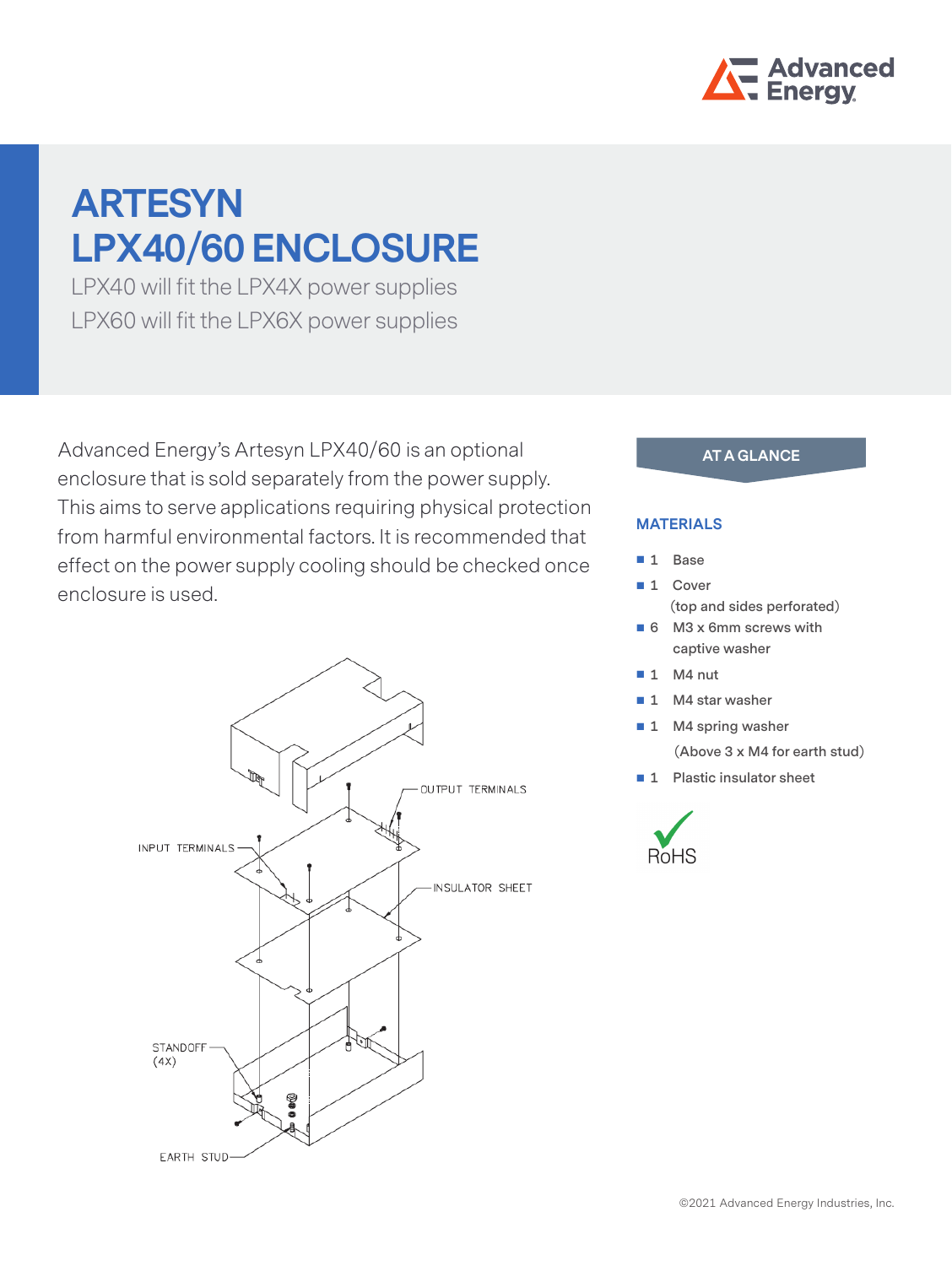## **INSTALLATION INSTRUCTIONS AND NOTES**

| $\mathbf{1}$   | Place the insulator over the chassis as shown.                                                                                                                                                                                                                                   |
|----------------|----------------------------------------------------------------------------------------------------------------------------------------------------------------------------------------------------------------------------------------------------------------------------------|
| $\sqrt{2}$     | Place the power supply over the insulator as shown.                                                                                                                                                                                                                              |
| 3              | Align the power supply to the chassis standoff.                                                                                                                                                                                                                                  |
| $\overline{4}$ | Secure 4 pan head screws with washer provided with in kit as shown.                                                                                                                                                                                                              |
| 5              | Place the cover over the chassis.                                                                                                                                                                                                                                                |
| 6              | Align the cover to the U-bracket countersink holes.                                                                                                                                                                                                                              |
| 7              | Secure 2 countersink screws provided with in kit as shown.                                                                                                                                                                                                                       |
| 8              | Overall dimensions:<br>LPX4X: 5.9 (150) x 3.86 (98) x 1.50 (38)<br>LPX6X: 5.9 (150) x 3.86 (98) x 1.97 (38)                                                                                                                                                                      |
| 9              | Base plate has three sets of customer mountings:<br>a. Bottom mounting (4X) M3 inserts. Max. screw penetration 0.0787 (2mm)<br>b. Side mounting (2X) 4mm clear holes plus 2 keyways. (See keyway detail)<br>c. Side mounting (4X) M3 inserts. Max. screw penetration 0.236 (6mm) |
| 10             | Ensure insulator is correctly fitted in base under PCB to maintain safety creepage and clearances.                                                                                                                                                                               |
| 11             | Ensure base is firmly connected to supply earth via the earth stud marked $\bigoplus$ .                                                                                                                                                                                          |
| 12             | When using this enclosure, ensure that relevant safety standards (e.g. EN60950) are complied with, in respect to creepage and clearance<br>distances, and distances through insulation.                                                                                          |
| 13             | All dimensions are in inches (mm).                                                                                                                                                                                                                                               |

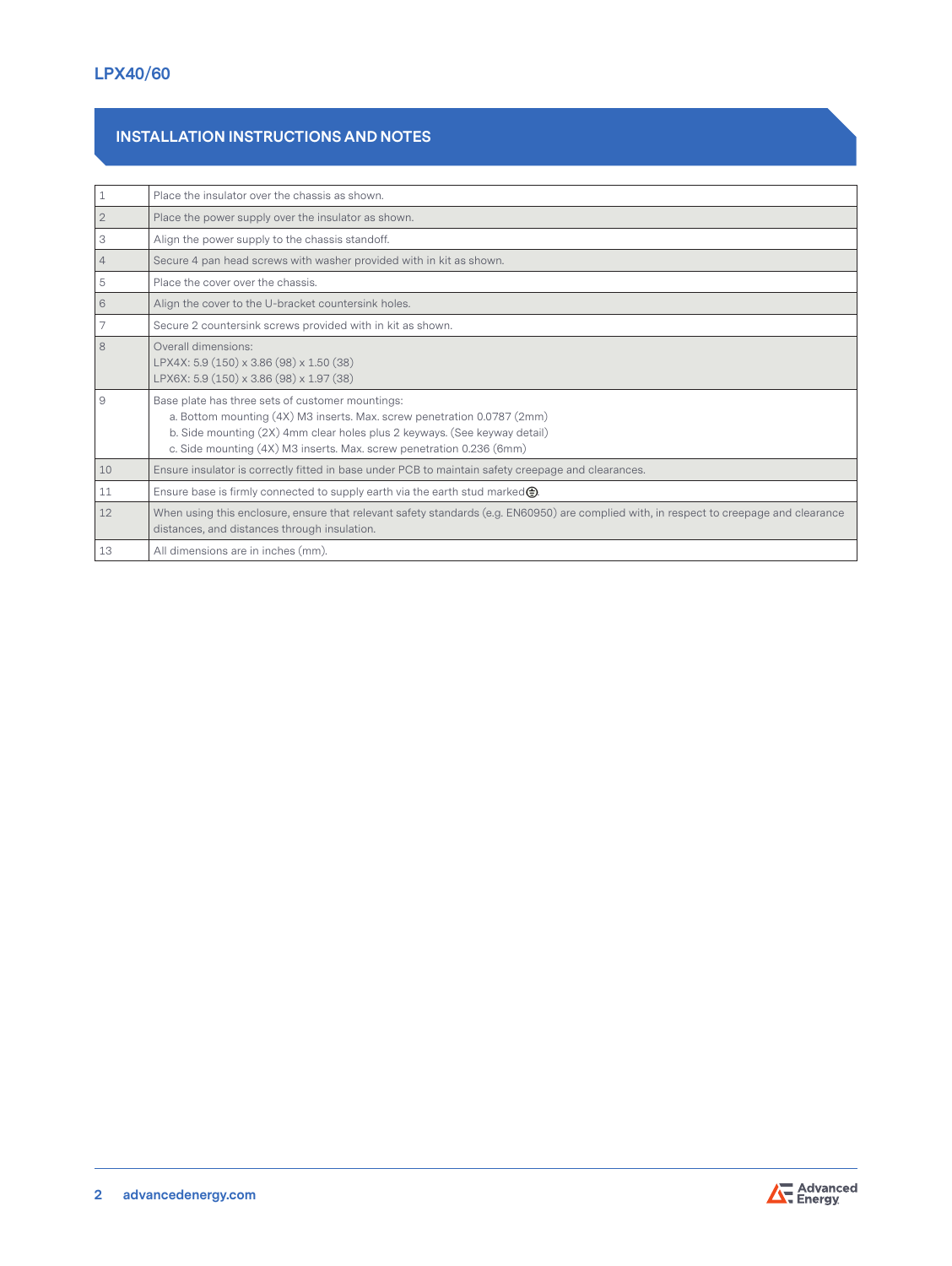